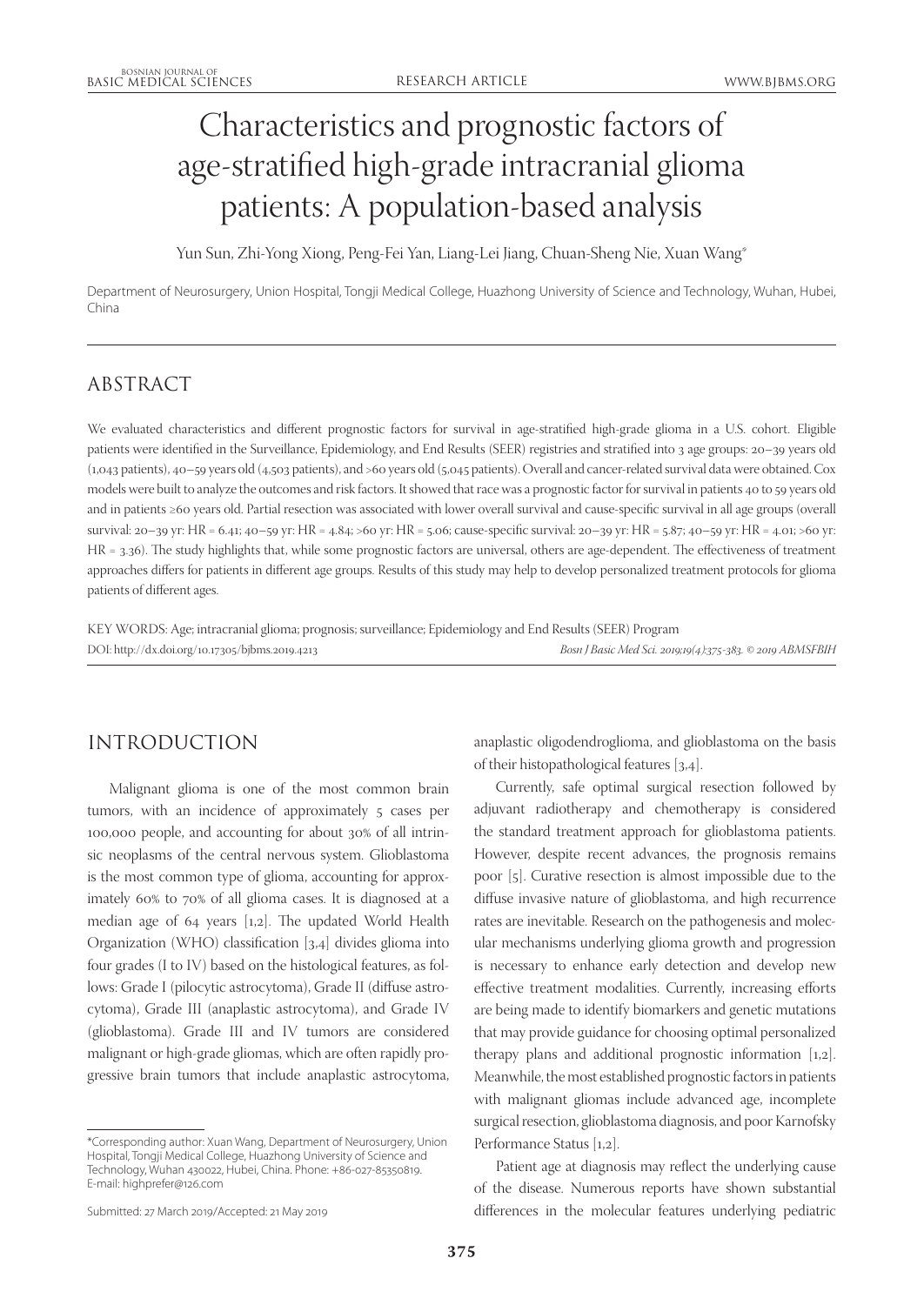and adult high-grade gliomas, which may lead to different treatment responses [6]. For example, even though long-term survival is noted among pediatric cases, results observed in adults treated with combined radiation and chemotherapy still show a dismal prognosis, with a median survival of about 14 months [5]. It is also reasonable to hypothesize that the processes responsible for malignant transformation of brain tissue may differ between adults from different age groups. In such case, age-related survival prognostic factors may suggest underlying mechanisms of tumor development and aid in treatment selection. Thus, the aim of this study was to examine the factors influencing the outcome of high-grade intracranial gliomas among adults from different age groups using the United States (U.S.) Surveillance, Epidemiology, and End Results (SEER) database.

## MATERIALS AND METHODS

#### Data source

This study involved a retrospective evaluation of cancer registry records from the SEER Program (www.seer.cancer. gov) Research Data (1973–2013), National Cancer Institute, DCCPS, Surveillance Research Program, Surveillance Systems Branch. SEER is a population-based registry sponsored by the National Cancer Institute, which collects data on cancer incidence and survival from 18 geographic areas in the U.S., including approximately 30% of the U.S. population [7]. SEER contains de-identified data, and analysis of the data does not require an Institutional Review Board (IRB) approval or informed consent from patients. We were granted permission by the National Cancer Institute, U.S. (reference number 15310-Nov2017) to access the research data files in the SEER program.

#### Study population

Patients with surgical therapy for intracranial glioma (the third edition of the International Classification of Diseases for Oncology [ICD-O-3] of C71.0 to C71.9) who received radiation after surgery were included. A surgical procedure that removes and/or destroys the tissue of the primary site was performed as part of the initial work-up or first course of therapy and was referred to by SEER as SEEReras part of the init(SS\_SURG or SURGPRIF =10~80, 90). Histological types were limited to high-grade (GRADE=3 and 4) gliomas (ICD-O-3: including, glioblastoma, not otherwise specified [NOS], 9440/3; astrocytoma, anaplastic, 9401/3; gliosarcoma, 9442/3; oligodendroglioma, anaplastic 9451/3; ependymoma, anaplastic 9392/3; giant cell glioblastoma, 9441/3; and astroblastoma, 9430/3), as previously described [8]. Categorical age at diagnosis was: 20–39 years, 40–59 years, and ≥60 years as

previously described [9]. Patients who did not undergo surgery or underwent unknown surgical procedures (SS\_SURG or SURGPRIF=00, 98, 99) were excluded.

#### Study variables

The outcomes of the present study were overall survival and cause-specific survival. It was calculated from the day of diagnosis to the date of death, which was indicated as "Vital Status" in the SEER database. The variables obtained for each case included patient demographics (age at diagnosis, sex, and race), disease characteristics (grade of glioma and histology), and treatment modalities, including extent of performed surgery and radiotherapy.

#### Statistical analysis

Basic demographics and clinical characteristics of patients with high-grade glioma were presented as numbers and percentages for each age group. For each age group, univariate time-dependent Cox regression models (after testing for assumptions of a Cox proportional hazards model) were used to evaluate associations between overall survival, cause-specific survival, and potential prognostic factors. To avoid excluding important covariates, variables having  $p < 0.2$  in univariate analyses were included in and evaluated by multivariate analyses. All *p* values were two-sided and *p* < 0.05 was considered statistically significant; hazard ratios (HRs) and 95% confidence intervals (95% CIs) were calculated. All analyses were carried out using SAS software, version 9.4 (SAS Institute Inc., Cary, NC, USA).

#### RESULTS

#### Characteristics of study subjects

We identified 10,591 eligible patients with primary highgrade glioma in the SEER database from 2005 to 2013 (Figure 1). The patients were stratified into 3 age groups: 20–39 years old (1043 patients), 40–59 years old (4503 patients), and ≥60 years old [5045 patients] (Table 1).

Clinical characteristics varied across age groups. The majority of patients were male (20–39 years: 60.1%; 40–59 years: 60.5%; >60 years: 57.2%), White (20–39 years: 84.7%; 40–59 years: 87.9%; >60 years: 90.6%), and with Grade 4 glioma (20–39 years: 53.5%; 40–59 years: 85.2%; >60 years: 92.9%), glioblastoma (20–39 years: 48.4%; 40–59 years: 81.9%; >60 years: 89.6%), frontal lobe tumor  $(20-39)$  years: 45.9%; 40–59 years: 33.1%; >60 years: 27.2%), beam radiation (20–39 years: 98.3%; 40–59 years: 98.6%; >60 years: 98.6%), and partial resection [20–39 years: 76.5%; 40–59 years: 76.8%; >60 years: 79.6%] (Table 1).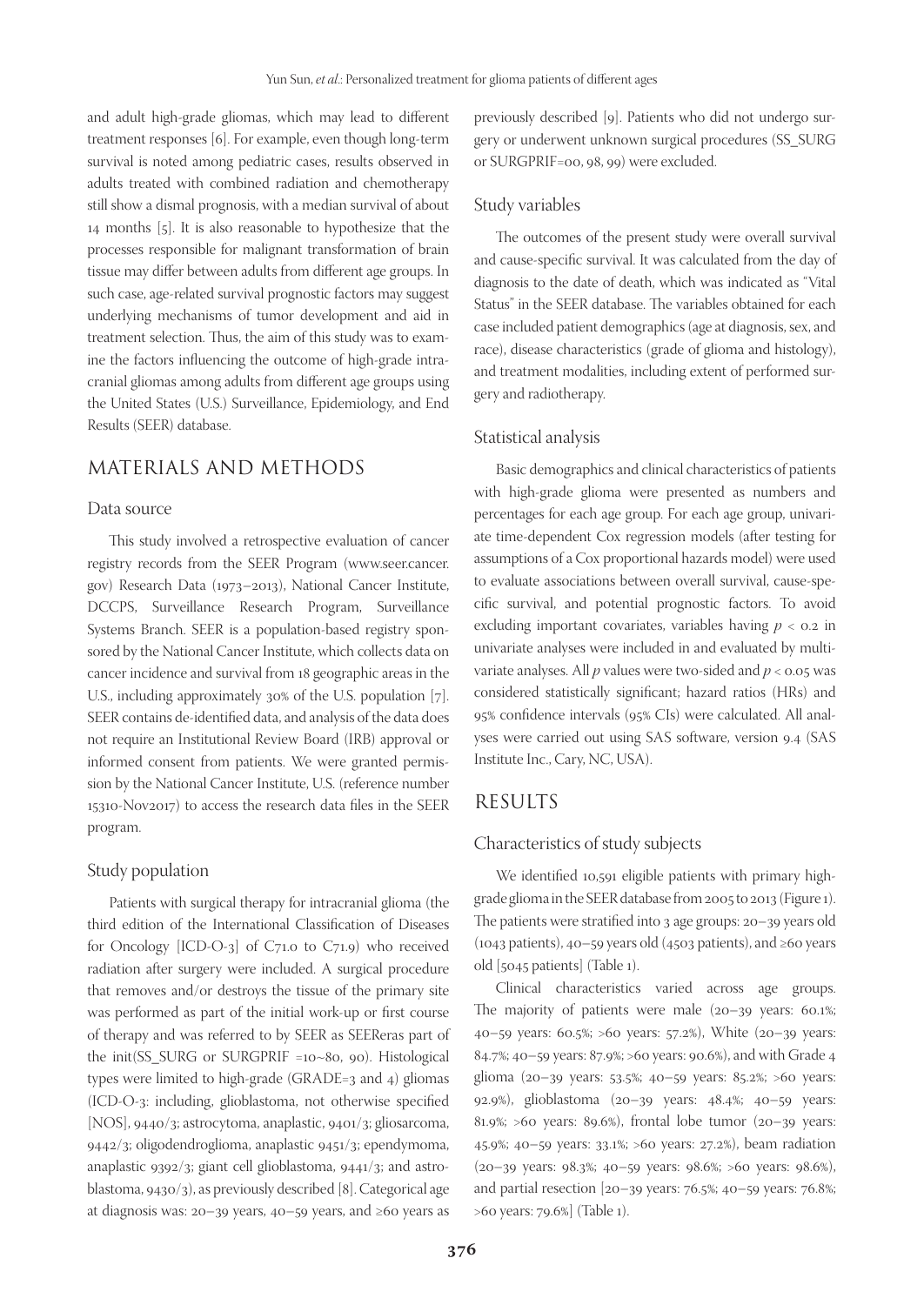

**FIGURE 1.** Flow diagram of the study population.

Risk of overall survival across different age groups

The univariate analysis of variables for patients 20–39 years old identified that partial resection  $(HR = 6.41; 95\% \text{ CI} = 4.08, 10.07)$  was associated with lower overall survival (Table 2).

In 40–59-year-old patients, the results showed that Black race (HR =1.36;  $95\%$  CI = 1.10, 1.67) and partial resection  $(HR = 4.87; 95\% \text{ CI} = 3.81, 6.23)$  were associated with lower overall survival (Table 2). The results remained significant in multivariate analysis after adjusting for gender and type of radiation (Table 3).

The results of patients ≥60 years old were similar to those of patients 20–39 years old, except that "other races" (HR =1.70; 95% CI = 1.28, 2.26) was associated with lower overall survival (Table 2). The results remained significant in multivariate analysis after adjusting for the type of radiation and extent of surgery (Table 3).

## Risk of cause-specific survival across different age groups

For patients in 20–39 years old group, partial resection  $(HR = 5.95; 95\% CI = 3.85, 9.20)$  was associated with lower cause-specific survival (Table 4). The results remained

significant in multivariate analysis after adjusting for race (Table 5). In 40–59-year-old patients, the results showed that Black race (HR =1.35; 95% CI = 1.11, 1.65) and partial resection  $(HR = 4.05; 95\% \text{ CI} = 3.25, 5.06)$  were associated with lower cause-specific survival (Table 4). The results remained significant in multivariate analysis after adjusting for gender and type of radiation (Table 5).

For patients over 60 years old, Black race (HR =  $1.31$ ;  $95\%$  $CI = 1.01, 1.68$ , other races (HR = 1.57; 95% CI = 1.20, 2.05), and partial resection (HR =  $3.49$ ;  $95\%$  CI =  $2.76$ ,  $4.42$ ) were associated with lower cause-specific survival (Table 4). The results remained significant in multivariate analysis after adjusting for type of radiation (Table 5).

### DISCUSSION

To the best of our knowledge, the present study is one of the largest studies examining the factors influencing outcomes in different age groups in patients with high-grade intracranial glioma. We specifically aimed to determine prognostic factors for survival in high-grade intracranial glioma patients of different ages. We found that while some poor prognostic factors, such as glioblastoma, tumor site other than the cerebrum, and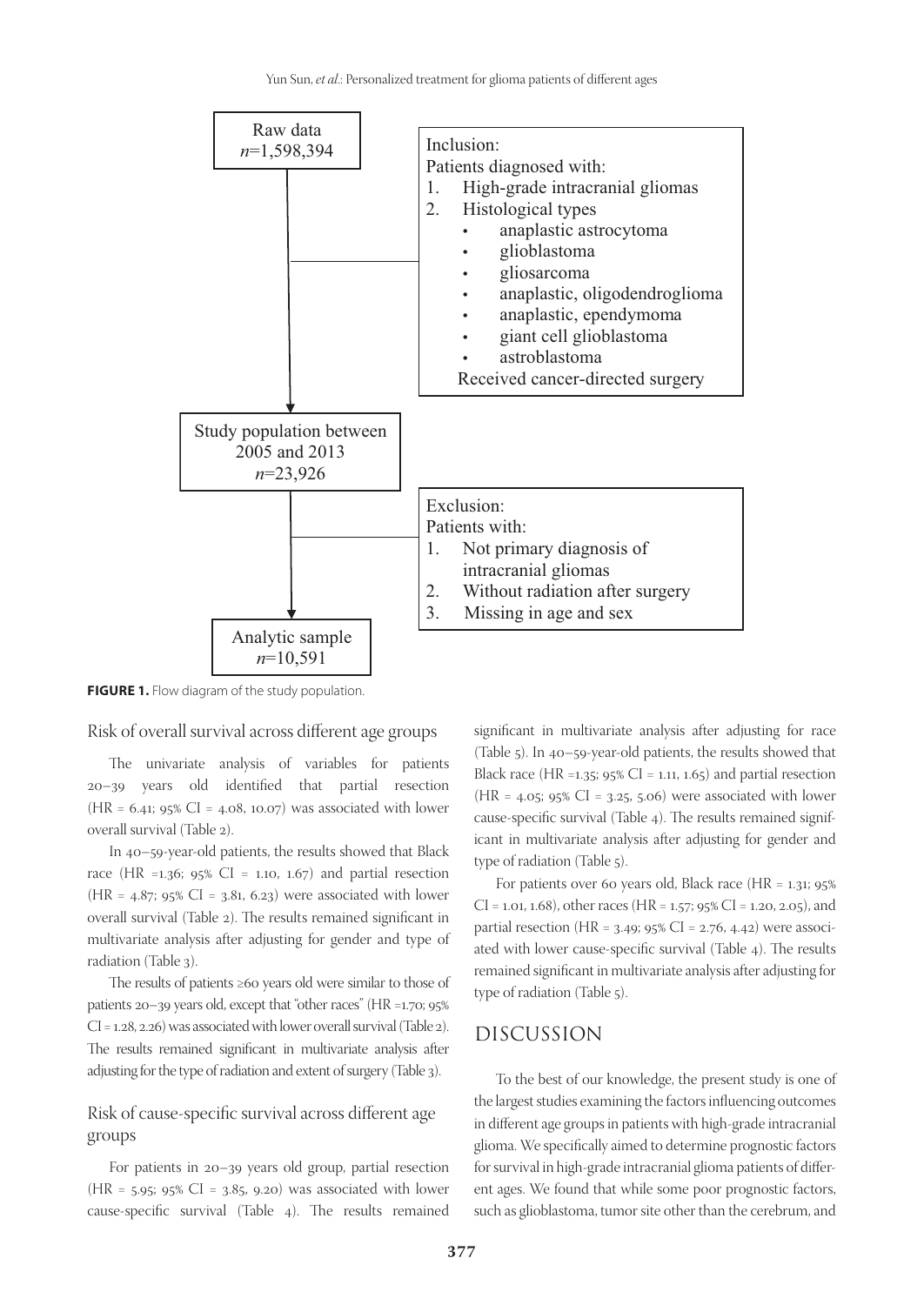#### Yun Sun, *et al*.: Personalized treatment for glioma patients of different ages

| TABLE 1. Basic demographics and clinical characteristics of patients with high-grade glioma from 2005 to 2013, stratified by age |  |  |
|----------------------------------------------------------------------------------------------------------------------------------|--|--|
|                                                                                                                                  |  |  |

|                                                                          | 20-39 years ( $n=1043$ ) | 40–59 years ( <i>n</i> =4503) | ≥60 years ( <i>n</i> =5045) |
|--------------------------------------------------------------------------|--------------------------|-------------------------------|-----------------------------|
| Characteristics                                                          | $n(\%)$                  | $n(\%)$                       | $n(\%)$                     |
| Gender                                                                   |                          |                               |                             |
| Male                                                                     | 627(60.12)               | 2722 (60.45)                  | 2884 (57.17)                |
| Female                                                                   | 416 (39.88)              | 1781 (39.55)                  | 2161 (42.83)                |
| Race                                                                     |                          |                               |                             |
| White                                                                    | 883 (84.66)              | 3957 (87.87)                  | 4571 (90.60)                |
| Black                                                                    | 59 (5.66)                | 299 (6.64)                    | 238 (4.72)                  |
| Others                                                                   | 101(9.68)                | 247 (5.49)                    | 236 (4.68)                  |
| Grade of glioma                                                          |                          |                               |                             |
| Grade 3                                                                  | 485 (46.50)              | 666 (14.79)                   | 356 (7.06)                  |
| Grade 4                                                                  | 558 (53.50)              | 3837 (85.21)                  | 4689 (92.94)                |
| Histologic type                                                          |                          |                               |                             |
| Glioblastoma                                                             | 505 (48.42)              | 3687 (81.88)                  | 4521 (89.61)                |
| Astrocytoma, anaplastic                                                  | 371 (35.57)              | 422(9.37)                     | 244 (4.84)                  |
| Gliosarcoma                                                              | 13(1.25)                 | 111(2.47)                     | 140 (2.78)                  |
| Oligodendroglioma, anaplastic                                            | 100(9.59)                | 208 (4.62)                    | 93 (1.84)                   |
| Ependymoma, anaplastic                                                   | 33(3.16)                 | 29(0.64)                      | 7(0.14)                     |
| Giant cell glioblastoma                                                  | 19(1.82)                 | 43(0.95)                      | 39 (0.77)                   |
| Astroblastoma                                                            | 2(0.19)                  | 3(0.07)                       | 1(0.02)                     |
| Location of tumor                                                        |                          |                               |                             |
| Cerebrum                                                                 | 37(3.55)                 | 97(2.15)                      | 81 (1.61)                   |
| Frontal lobe                                                             | 479 (45.93)              | 1490 (33.09)                  | 1372 (27.20)                |
| Temporal lobe                                                            | 216 (20.71)              | 11217 (27.03)                 | 1511 (29.95)                |
| Parietal lobe                                                            | 120(11.51)               | 707 (15.70)                   | 915 (18.14)                 |
| Occipital lobe                                                           | 26(2.49)                 | 206 (4.57)                    | 268(5.31)                   |
| Ventricle                                                                | 10(0.96)                 | 21(0.47)                      | 16(0.32)                    |
| Cerebellum                                                               | 13(1.25)                 | 28(0.62)                      | 34(0.67)                    |
| Brainstem                                                                | 14(1.34)                 | 17(0.38)                      | 3(0.06)                     |
| Overlapping lesion of brain                                              | 95(9.11)                 | 561 (12.46)                   | 626(12.41)                  |
| <b>Brain</b>                                                             | 33(3.16)                 | 159(3.53)                     | 219 (4.34)                  |
| Type of radiation                                                        |                          |                               |                             |
| Beam radiation                                                           | 1025 (98.27)             | 4441 (98.62)                  | 4974 (98.59)                |
| Radioactive implants                                                     | 1(0.10)                  | 4(0.09)                       | 3(0.06)                     |
| Radioisotopes                                                            | 1(0.10)                  | 2(0.04)                       | 3(0.06)                     |
| Combination of beam radiation with radioactive implants or radioisotopes | 1(0.10)                  | 7(0.16)                       | 8(0.16)                     |
| Radiation not specified                                                  | 14(1.34)                 | 49 (1.09)                     | 57(1.1)                     |
| Extent of surgery                                                        |                          |                               |                             |
| Total resection                                                          | 239 (22.91)              | 1013 (22.50)                  | 994 (19.70)                 |
| Partial resection                                                        | 798 (76.51)              | 3459 (76.82)                  | 4016 (79.60)                |
| Not specified                                                            | 6(0.58)                  | 31(0.69)                      | 35(0.69)                    |
| Survival status                                                          |                          |                               |                             |
| Alive                                                                    | 640 (61.36)              | 1573 (34.93)                  | 1126 (22.32)                |
| Dead                                                                     | 403 (38.64)              | 2930 (65.07)                  | 3919 (77.68)                |
| Cause-specific status                                                    |                          |                               |                             |
| Alive                                                                    | 657 (62.99)              | 1707 (37.91)                  | 1356 (26.88)                |
| Dead                                                                     | 386 (37.01)              | 2796 (62.09)                  | 3689 (73.12)                |

partial resection were universal for patients in all age groups, others were age-dependent. For example, non-White races were poor prognostic factors of overall survival for patients older than 40 years old. Furthermore, mortality was associated with the histological type of glioblastoma in patients older than 60 years. On the other hand, non-cerebral site of tumor and glioblastoma diagnosis were significantly associated with mortality in the youngest group of adults. Importantly, the effectiveness of some treatment approaches differed among patients of different ages. For example, non-beam radiation

was found to be associated with improved survival among older adult patients. In contrast, total resection was equally associated with improved survival in all age groups, and the effects of adjuvant radiation and surgery on the prognosis were independent of age. In addition, we found that patients who did not receive radiation treatment had even poorer survival outcomes.

Multivariate analysis revealed that black patients 40–59 years old had significantly higher risks of overall and cause-specific mortality compared with white patients.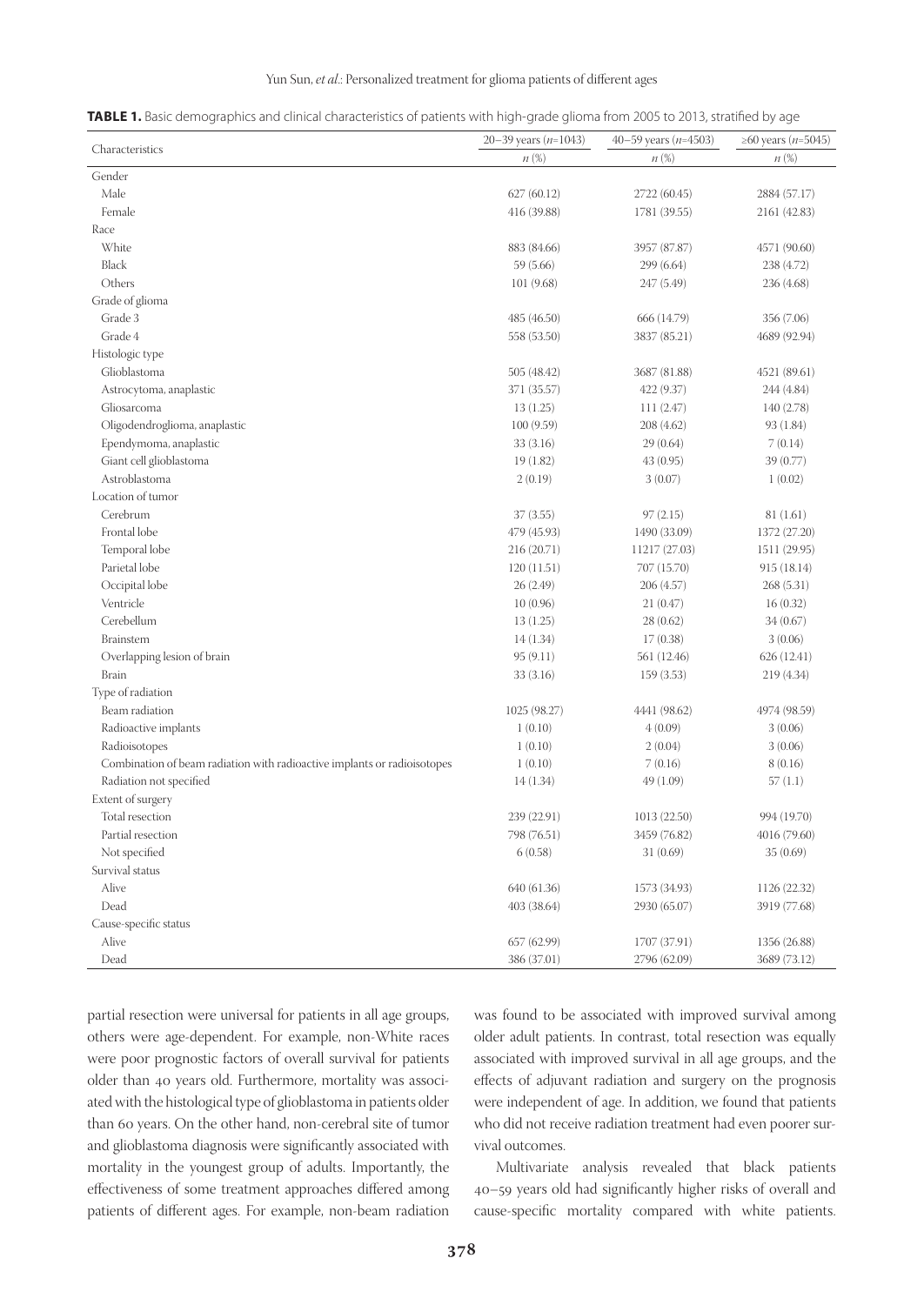|                                | $20 - 39$ years         |               | $40 - 59$ years        |               | $\geq 60$ years      |               |
|--------------------------------|-------------------------|---------------|------------------------|---------------|----------------------|---------------|
| Variables                      | HR (95% CI)             | $\mathcal{D}$ | HR (95% CI)            | $\mathcal{D}$ | HR (95% CI)          | $\mathcal{P}$ |
| Gender                         |                         |               |                        |               |                      |               |
| Male                           | Ref                     |               | Ref                    |               | Ref                  |               |
| Female                         | 1.05(0.82, 1.34)        | 0.72          | 1.15(1,1.32)           | 0.06          | 0.97(0.83, 1.13)     | 0.68          |
| Race                           |                         |               |                        |               |                      |               |
| White                          | Ref                     |               | Ref                    |               | Ref                  |               |
| <b>Black</b>                   | 1.15(0.78, 1.69)        | 0.47          | $1.36(1.10, 1.67)^*$   | $0.004*$      | 1.25(0.94, 1.66)     | 0.13          |
| Others                         | 1.41 (0.96,2.06)        | 0.08          | 1.20(0.92, 1.58)       | 0.19          | $1.70(1.28, 2.26)^*$ | $0.0003*$     |
| Grade of glioma                |                         |               |                        |               |                      |               |
| Grade 3                        | Ref                     |               | Ref                    |               | Ref                  |               |
| Grade 4                        | 1.10(0.86, 1.41)        | 0.45          | 1.02(0.86, 1.23)       | 0.79          | 1.01(0.77, 1.32)     | 0.96          |
| Histological type <sup>b</sup> |                         |               |                        |               |                      |               |
| Glioblastoma                   | Ref                     |               | Ref                    |               | Ref                  |               |
| Non-glioblastoma               | 1.02(0.79, 1.3)         | 0.89          | 1.00(0.84, 1.18)       | 0.97          | 0.91(0.72, 1.16)     | 0.45          |
| Type of radiation <sup>c</sup> |                         |               |                        |               |                      |               |
| Beam radiation                 | Ref                     |               | Ref                    |               | Ref                  |               |
| Non-beam radiation             | 1.29(0.53,3.14)         | 0.57          | 0.49(0.21, 1.13)       | 0.09          | 0.47(0.2, 1.12)      | 0.09          |
| Extent of surgery              |                         |               |                        |               |                      |               |
| Total resection                | Ref                     |               | Ref                    |               | Ref                  |               |
| Partial resection              | 6.41 $(4.08,10.07)$ *   | $< 0.0001$ *  | $4.87$ $(3.81,6.23)$ * | $< 0.0001*$   | $5.30(3.94,7.13)^*$  | $< 0.0001*$   |
| Not specified                  | $6.88$ $(2.06,22.93)$ * | $0.002*$      | $2.78(1.23, 6.27)^*$   | $0.01*$       | $3.69(1.54, 8.89)^*$ | $0.004*$      |

**TABLE 2.**Univariate Cox regression analysis of overall survival in patients with high-grade glioma according to various clinicopathological variables, stratified by age<sup>a</sup>

HR: Hazard ratio; CI: Confidence interval. <sup>a</sup>The covariates with p<0.2 in univariate models are included in multivariate models. <sup>b</sup>Because of the small numbers of patients who had intracranial glioma other than glioblastoma, all patients were divided into two histological types: Glioblastoma and non-glioblastoma. c Due to the small numbers of patients who underwent radiation therapy other than "beam radiation," patients were classified as the "beam radiation" group and the "non-beam radiation" group. \*Statistically significant at  $p<0.05$ 

**TABLE 3.**Multivariate Cox regression analysis of overall survival in patients with high-grade glioma according to various clinicopathological variables, stratified by age

|                                | $20 - 39$ years  |          | $40 - 59$ years  |               | $\geq 60$ years  |               |
|--------------------------------|------------------|----------|------------------|---------------|------------------|---------------|
| Variables                      | HR (95% CI)      | Ď        | HR (95% CI)      | $\mathcal{D}$ | HR (95% CI)      | $\mathcal{P}$ |
| Gender                         |                  |          |                  |               |                  |               |
| Male                           |                  |          | Ref              |               |                  |               |
| Female                         |                  |          | 1.13(0.98, 1.30) | 0.09          |                  |               |
| Race                           |                  |          |                  |               |                  |               |
| White                          |                  |          | Ref              |               | Ref              |               |
| <b>Black</b>                   |                  |          | 1.28(1.04, 1.57) | 0.02          | 1.29(0.97, 1.72) | 0.08          |
| Others                         |                  |          | 1.17(0.89, 1.54) | 0.26          | 1.67(1.25, 2.23) | 0.001         |
| Grade of glioma                |                  |          |                  |               |                  |               |
| Grade 3                        |                  |          |                  |               |                  |               |
| Grade 4                        |                  |          |                  |               |                  |               |
| Histological type <sup>a</sup> |                  |          |                  |               |                  |               |
| Glioblastoma                   |                  |          |                  |               |                  |               |
| Non-glioblastoma               |                  |          |                  |               |                  |               |
| Type of radiation <sup>b</sup> |                  |          |                  |               |                  |               |
| Beam radiation                 |                  |          | Ref              |               | Ref              |               |
| Non-beam radiation             |                  |          | 0.49(0.21, 1.12) | 0.09          | 0.48(0.2, 1.16)  | 0.10          |
| Extent of surgery              |                  |          |                  |               |                  |               |
| Total resection                | Ref              |          | Ref              |               | Ref              |               |
| Partial resection              | 6.41(4.08,10.07) | < 0.0001 | 4.84(3.78,6.18)  | < 0.0001      | 5.06(3.75,6.81)  | $< 0.0001*$   |
| Not specified                  | 6.88(2.06,22.93) | 0.002    | 2.77 (1.22,6.28) | 0.02          | 3.42 (1.42,8.26) | $0.01*$       |

aHR: Adjusted hazard ratio; CI: Confidence interval. <sup>a</sup>Because of the small numbers of patients who had intracranial glioma other than glioblastoma, all patients were divided into two histological types: Glioblastoma and non-glioblastoma. <sup>b</sup>Due to the small numbers of patients who underwent radiation therapy other than "beam radiation," patients were classified as the "beam radiation" group and the "non-beam radiation" group. "-" indicates that corresponding variables were not included in the multivariate Cox regression analysis because they were not significant in the univariate Cox regression analysis. \*Statistically significant at  $p<0.05$ 

It is still not well established if and how racial differences contribute to glioma survival. Pan et al. [10] analyzed outcomes of glioblastoma in a population-based study, showing that Asian and Hispanic patients had a significantly lower risk of mortality compared to non-Hispanic Caucasian patients. In another study, Asian patients also had a lower risk of death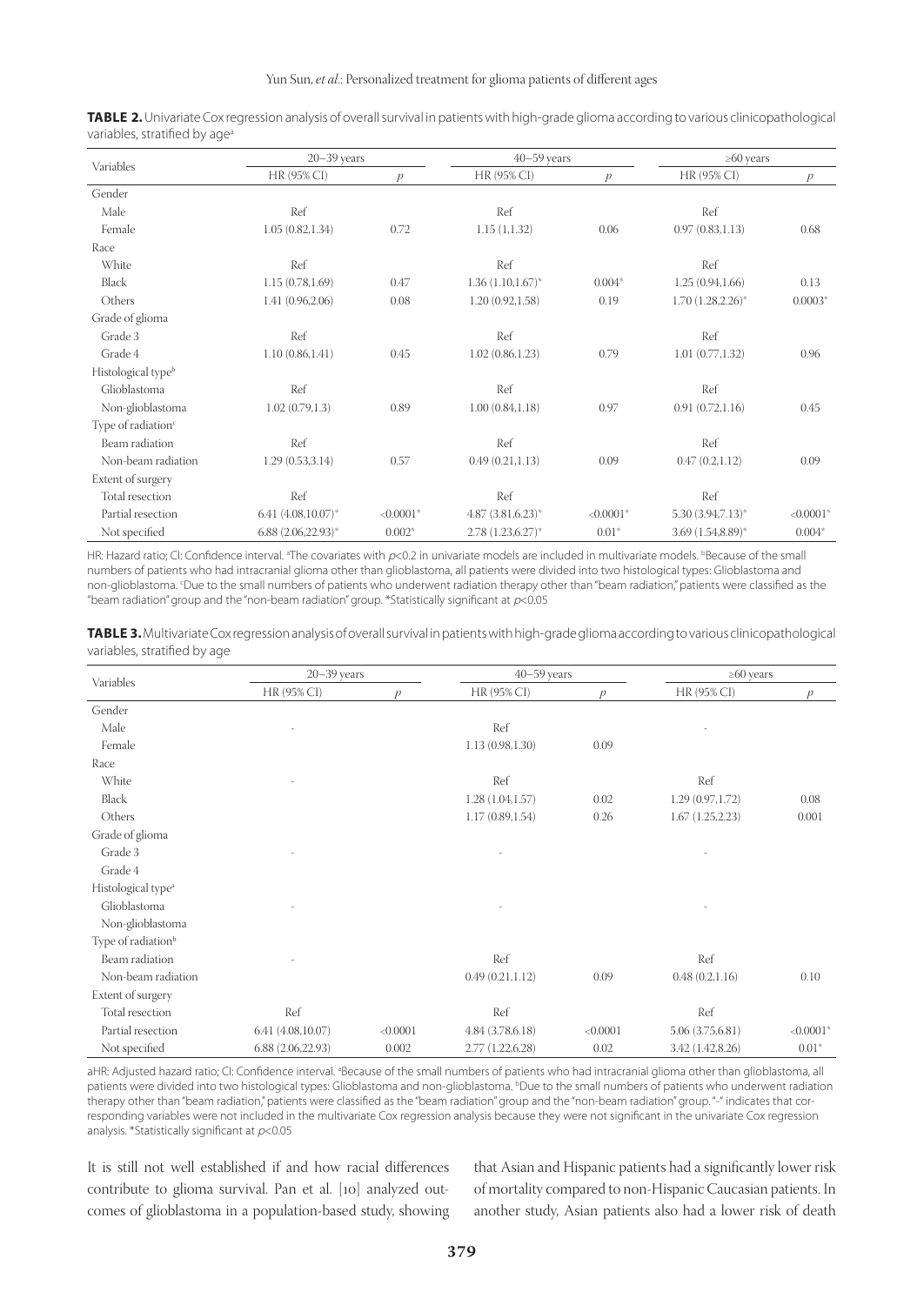|                                | $20 - 39$ years                     |               | $40 - 59$ years      |                          | $\geq 60$ years      |               |  |
|--------------------------------|-------------------------------------|---------------|----------------------|--------------------------|----------------------|---------------|--|
| Variables                      | HR (95% CI)                         | $\mathcal{D}$ | HR (95% CI)          | $\mathcal{D}$            | HR (95% CI)          | $\mathcal{P}$ |  |
| Gender                         |                                     |               |                      |                          |                      |               |  |
| Male                           | Ref                                 |               | Ref                  |                          | Ref                  |               |  |
| Female                         | 1.05(0.82, 1.34)                    | 0.69          | 1.1(0.96, 1.26)      | 0.16                     | 0.93(0.8, 1.07)      | 0.31          |  |
| Race                           |                                     |               |                      |                          |                      |               |  |
| White                          | Ref                                 |               | Ref                  |                          | Ref                  |               |  |
| <b>Black</b>                   | 1.12(0.77, 1.65)                    | 0.55          | $1.35(1.11, 1.65)^*$ | $0.003*$                 | $1.31(1.01, 1.68)^*$ | $0.04*$       |  |
| Others                         | 1.42(0.97, 2.07)                    | 0.07          | 1.16(0.89, 1.51)     | 0.28                     | $1.57(1.20,2.05)^*$  | $0.001*$      |  |
| Grade of glioma                |                                     |               |                      |                          |                      |               |  |
| Grade 3                        | Ref                                 |               | Ref                  |                          | Ref                  |               |  |
| Grade 4                        | 1.11(0.87, 1.42)                    | 0.41          | 1.1(0.92, 1.31)      | 0.29<br>1.06(0.82, 1.35) |                      | 0.67          |  |
| Histological type <sup>b</sup> |                                     |               |                      |                          |                      |               |  |
| Glioblastoma                   | Ref                                 |               | Ref                  |                          | Ref                  |               |  |
| Non-glioblastoma               | 1.03(0.81, 1.31)                    | 0.81          | 0.91(0.77,1.08)      | 0.28                     | 0.90(0.72, 1.11)     | 0.32          |  |
| Type of radiation <sup>c</sup> |                                     |               |                      |                          |                      |               |  |
| Beam radiation                 | Ref                                 |               | Ref                  |                          | Ref                  |               |  |
| Non-beam radiation             | 1.24(0.51,3.01)                     | 0.64          | 0.44(0.19,1.02)      | 0.06                     | 0.46(0.21, 0.99)     | 0.05          |  |
| Extent of surgery              |                                     |               |                      |                          |                      |               |  |
| Total resection                | Ref                                 |               | Ref                  |                          | Ref                  |               |  |
| Partial resection              | $5.95(3.85, 9.20)$ *                | $< 0.0001*$   | $4.05(3.25,5.06)^*$  | $< 0.0001$ *             | 3.49 (2.76,4.42)*    | $< 0.0001*$   |  |
| Not specified                  | $6.06$ $(1.84, 19.98)$ <sup>*</sup> | $0.003*$      | 2.05(0.92, 4.58)     | 0.08                     | $4.21 (2.27,7.8)^*$  | $< 0.0001$ *  |  |

**TABLE 4.** Univariate Cox regression analysis of cause-specific survival in patients with high-grade glioma according to various clinicopathological variables, stratified by age<sup>a</sup>

HR: Hazard ratio; CI: Confidence interval. <sup>a</sup>The covariates with p<0.2 in univariate models are included in multivariate models. <sup>b</sup>Because of the small numbers of patients who had intracranial glioma other than glioblastoma, all patients were divided into two histological types: Glioblastoma and non-glioblastoma. c Due to the small numbers of patients who underwent radiation therapy other than "beam radiation," patients were classified as the "beam radiation" group and the "non-beam radiation" group. \*Statistically significant at  $p<0.05$ 

| TABLE 5. Multivariate Cox regression analysis of cause-specific survival in patients with high-grade glioma according to various |  |  |  |  |  |
|----------------------------------------------------------------------------------------------------------------------------------|--|--|--|--|--|
| clinicopathological variables, stratified by age                                                                                 |  |  |  |  |  |

| Variables                      |                      | $20 - 39$ years |                      | $40 - 59$ years | $\geq 60$ years      |               |
|--------------------------------|----------------------|-----------------|----------------------|-----------------|----------------------|---------------|
|                                | aHR (95% CI)         | $\mathcal{D}$   | aHR (95% CI)         | $\mathcal{D}$   | aHR (95% CI)         | $\mathcal{P}$ |
| Gender                         |                      |                 |                      |                 |                      |               |
| Male                           |                      |                 | Ref                  |                 |                      |               |
| Female                         |                      |                 | 1.09(0.95, 1.25)     | 0.23            |                      |               |
| Race                           |                      |                 |                      |                 |                      |               |
| White                          | Ref                  |                 | Ref                  |                 | Ref                  |               |
| <b>Black</b>                   | 1.05(0.71, 1.55)     | 0.81            | $1.27(1.04, 1.55)^*$ | $0.02*$         | $1.33(1.03, 1.72)^*$ | $0.03*$       |
| Others                         | 1.28(0.88, 1.87)     | 0.20            | 1.13(0.87, 1.47)     | 0.37            | $1.56(1.19,2.04)^*$  | $0.001*$      |
| Grade of glioma                |                      |                 |                      |                 |                      |               |
| Grade 3                        |                      |                 |                      |                 |                      |               |
| Grade 4                        |                      |                 |                      |                 |                      |               |
| Histological type <sup>a</sup> |                      |                 |                      |                 |                      |               |
| Glioblastoma                   |                      |                 |                      |                 |                      |               |
| Non-glioblastoma               |                      |                 |                      |                 |                      |               |
| Type of radiation <sup>b</sup> |                      |                 |                      |                 |                      |               |
| Beam radiation                 |                      |                 | Ref                  |                 | Ref                  |               |
| Non-beam radiation             |                      |                 | 0.44(0.19,1.02)      | 0.06            | 0.46(0.21, 1.01)     | 0.05          |
| Extent of surgery              |                      |                 |                      |                 |                      |               |
| Total resection                | Ref                  |                 | Ref                  |                 | Ref                  |               |
| Partial resection              | 5.87 (3.79,9.08)*    | $< 0.0001*$     | $4.01(3.22,5.01)^*$  | $< 0.0001*$     | $3.36(2.65, 4.25)^*$ | $< 0.0001*$   |
| Not specified                  | $5.63(1.7, 18.71)^*$ | $0.005*$        | 2.05(0.91, 4.61)     | 0.08            | 3.89 (2.09,7.24)*    | $< 0.0001*$   |

aHR: Adjusted hazard ratio; CI: Confidence interval. <sup>a</sup>Because of the small numbers of patients who had intracranial glioma other than glioblastoma, all patients were divided into two histological types: Glioblastoma and non-glioblastoma. <sup>b</sup>Due to the small numbers of patients who underwent radiation therapy other than "beam radiation," patients were classified as the "beam radiation" group and the "non-beam radiation" group. "-" indicates that corresponding variables were not included in the multivariate Cox regression analysis because they were not significant in the univariate Cox regression analysis. \*Statistically significant at  $p<$  0.05

and improved survival compared to Caucasian patients [11]. It is possible that genetic differences may contribute to the observed variations; however, more studies are required to address this question of race/ethnicity.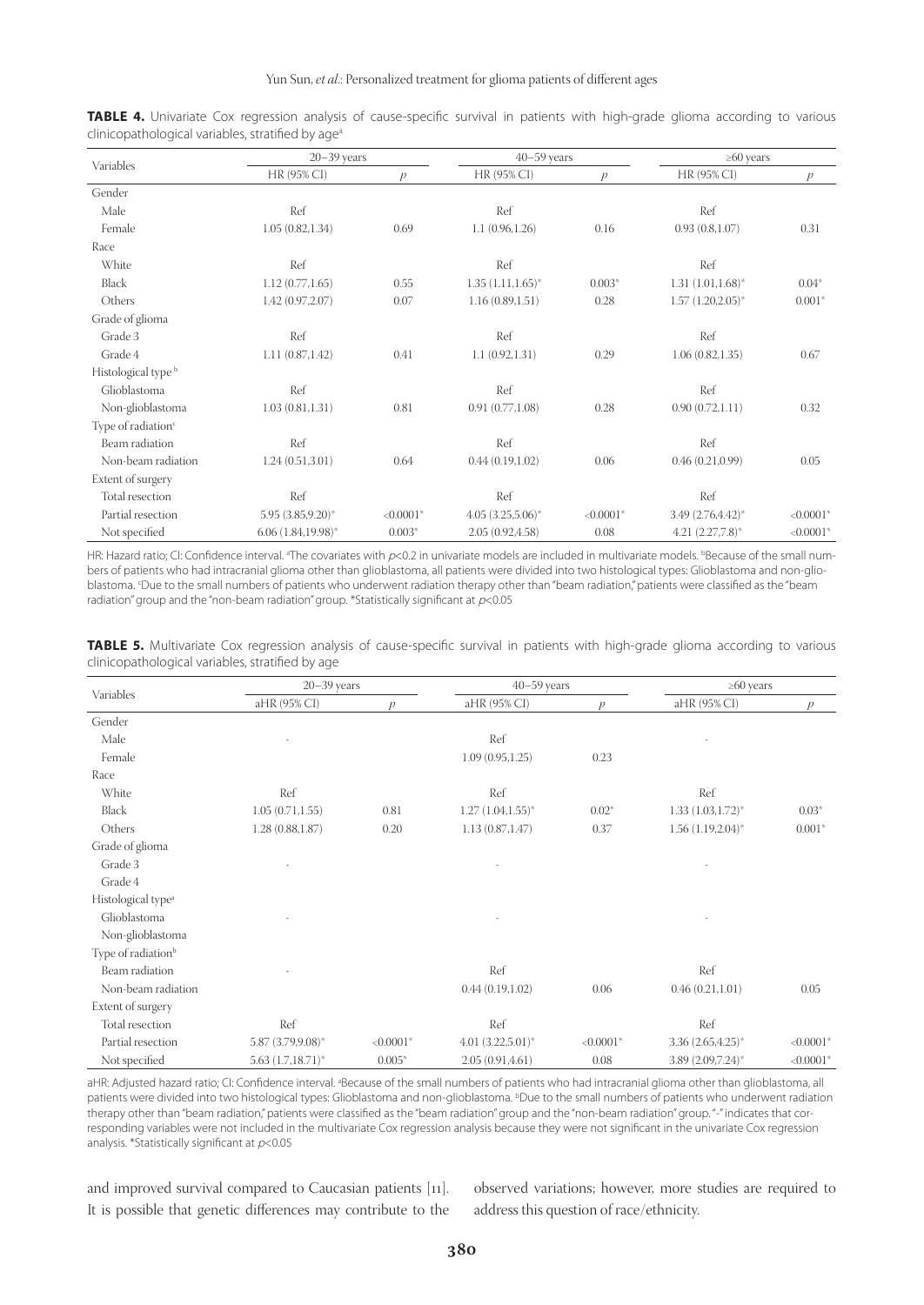The impact of gender on the survival from glioma remains to be resolved. Some authors claim that female gender is a predictor of long-term survival [12], while others did not observe correlations between female gender and survival [13]. In the present study, although not significantly, female gender was found to be associated with poor overall and cause-specific survival in adults aged 40–59. Understanding the underlying causes of these gender differences may point to new targeted treatments for these aggressive tumors.

Postoperative adjuvant radiotherapy is a crucial element in the treatment plan of patients with glioma [5]. External beam radiotherapy is usually recommended to start within 2–4 weeks following surgical resection or biopsy. A number of studies showed that radiotherapy is a significant prognostic factor in the outcome of glioma patients and improves survival [11,14-16]. Dey et al. [17], however, reported that radiation treatment was not associated with a statistically significant benefit in survival in adult patients with high-grade brainstem astrocytoma. The results of the present study highlight that postoperative radiation therapy is associated with survival in patients aged 40–59 years and >60 years. Furthermore, the estimated HR for not receiving radiation treatment is the highest compared with other variables in patients aged >60, suggesting that postoperative radiation therapy should be strongly considered as part of the treatment plan for older adults. This result, combined with the finding that patients who did not receive radiation treatment in recent years (2005–2013) had even poorer survival outcomes, further highlights the importance of this treatment modality.

The relationship between the extent of glioma resection and patient outcome is still not clear. Complete curative resection is considered to be impossible due to the invasive behavior of the tumor and lack of clear tumor borders. Despite that, a number of studies have demonstrated the critical role of surgical resection in glioblastoma management [10,18-22]. Lacroix et al. [18] showed that a significant survival advantage was associated with a resection of 98% or more of the tumor volume (median survival 13 months), compared with resections of less than 98% (median survival 8.8 months). McGirt et al. [20] found that the median survival after maximal resection, near total resection, and subtotal resection was 13, 11, and 8 months, respectively. In a study by Sanai et al. [21], a significant survival advantage was seen with the resection of as little as 78% of tumor, and a stepwise improvement in survival was observed with an increased percentage of tumor resection. Pan et al. [10] also observed that gross total resection was associated with a survival advantage for patients compared to biopsy or partial resection. In addition, a recent meta-analysis by Brown et al. [22] reports that total resection substantially improves overall and progression-free survival of glioblastoma patients. Those authors suggested that total resection

increases the likelihood of 1-year and-2-year survival by about 61% and 19%, respectively compared with partial resection. Moreover, the 1-year risk for mortality for partial resection was lower compared with biopsy, and the risk for mortality was reduced for any resection compared with biopsy at years 1 and 2. Our data are in agreement with the published literature and confirm the beneficial role of gross tumor resection in the survival of glioma patients of all age groups, confirming also the higher risk of mortality in those receiving partial tumor resection.

The feasibility and extent of surgical resection depend on tumor size and location in the brain. Supratentorial and cerebellar tumors are more accessible to surgical resection compared to tumors in the brainstem or diencephalon [23]. The results of the present study confirm that patients with tumors in the cerebrum have a better prognosis.

We should also mention the prognostic importance of molecular factors, including isocitrate dehydrogenase (IDH) mutations, telomerase reverse transcriptase (TERT) promoter mutation, and O<sup>6</sup>-methylguanine-DNA-methyltransferase (MGMT) methylation status, among others. In particular, the powerful prognostic capability of TERT promoter mutations has been shown to predict a poorer disease course in individuals with glioblastoma, which is also associated with age at diagnosis [24]. IDH mutation and MGMT promoter methylation in combination with TERTp have been reported to be reliable prognostic biomarkers in Grades II to IV diffuse gliomas [25]. Although these biological factors are not available in SEER data, they will surely be important in future investigations of population-based outcomes in patients with high-grade glioma.

The strengths and limitations of this study arise from using the SEER database as a data source. This database is large and comprehensive and includes information on various tumor characteristics, follow-ups for vital status, and causes of death. Data are collected primarily from an institutional source, and findings are applicable to the general population with limited selection bias. In addition, a quality control program is conducted each year by the National Cancer Institute to evaluate the quality and completeness of the SEER data. Nevertheless, caveat remains as to generalize racial dominance of a disease from population-unadjusted cohort studies to the U.S. general population, of which White alone accounts for over 75% yet Black alone for less than 15%. This issue was illustrated in this study by the overwhelming predominance of white over black patients with high-grade gliomas (15:1), whereas the typical incidence rate of glioblastoma for the white population was roughly two times higher than that for the Black in the U.S. [26]. The information and details of chemotherapy and radiotherapy are under-reported in the SEER database. Positive effects of chemotherapy treatment in the management of glioma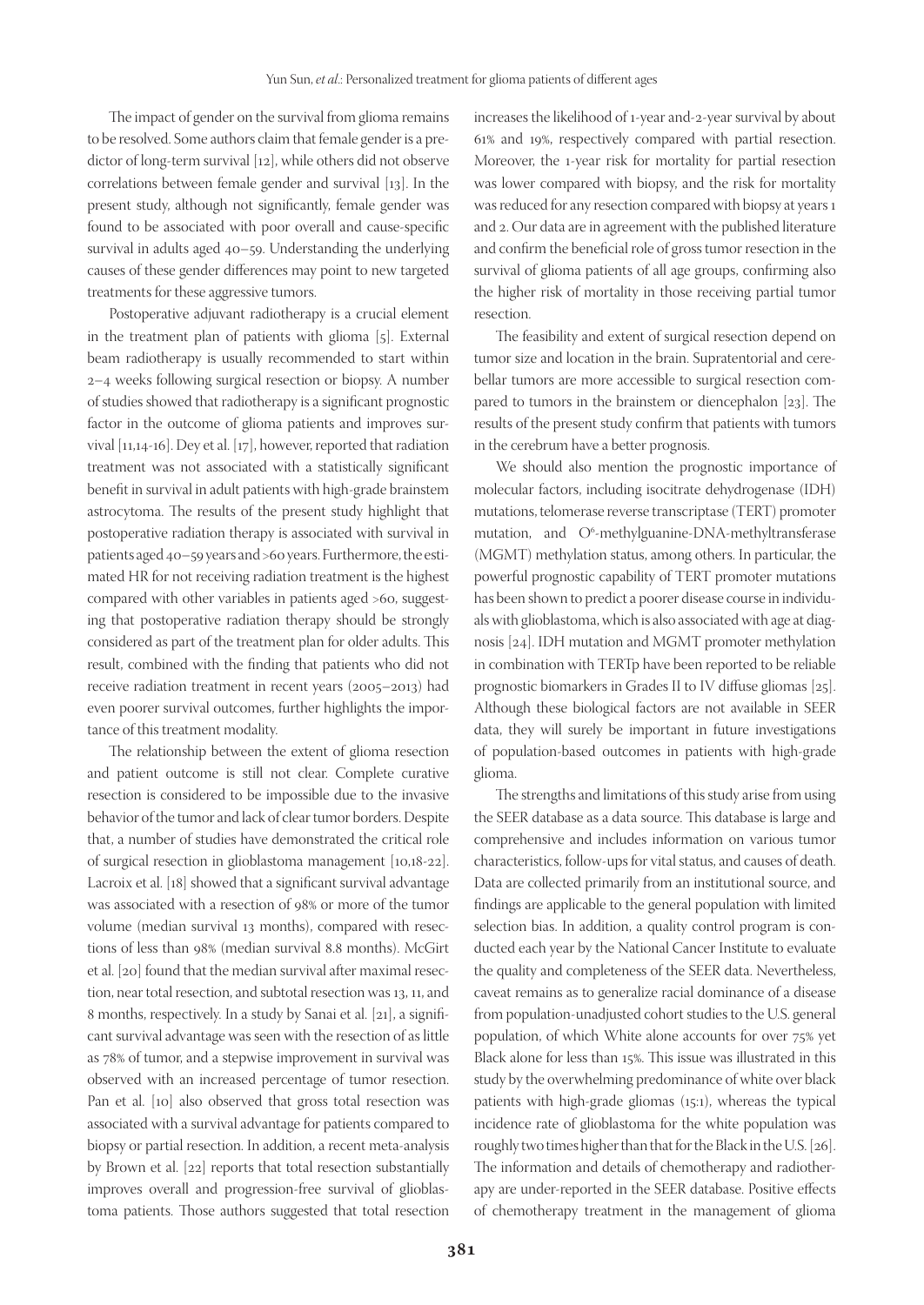patients were reported in several recent studies [27,28], and the lack of this information limits our analysis and may have potentially confounded our results. Similarly, information on previous brain lesions was not available to suggest secondary glioblastoma, which accounts for approximately 10% of all glioblastoma and that have a more indolent course of disease and better prognosis than primary glioblastoma. Finally, the SEER database lacks randomization, information on the preoperative neurological function, and other potential comorbidities.

## CONCLUSION

The results of multivariate analysis in this study highlight that the effectiveness of treatment approaches differs in patients from different age groups. Specifically, beam radiation is effective in all age groups but is particularly important for older adult patients. In contrast, total resection is associated with improved survival in all age groups, and the effect of the sequence of radiation and surgery is independent of age. Furthermore, patients who did not receive radiation treatment had even poorer survival outcomes. The major findings of this study also appear to highlight the importance of gender in some age groups and race in other age groups. The results of this study may help in the development of personalized treatment protocols for glioma patients of different ages.

## ACKNOWLEDGMENTS

The authors wish to thank the Surveillance, Epidemiology, and End Results (SEER) Program tumor registries for efforts in the construction of the SEER database. The interpretation and reporting of these data are the sole responsibility of the authors.

# DECLARATION OF INTERESTS

The authors declare no conflict of interests.

## REFERENCES

- [1] Reuss D, von Deimling A. Hereditary tumor syndromes and gliomas. Recent Results Cancer Res 2009;171:83-102. https://doi.10.1007/978-3-540-31206-2\_5.
- [2] Wen PY, Kesari S. Malignant gliomas in adults. N Engl J Med 2008;359:492-507. https://doi.10.1056/NEJMra0708126.
- [3] Pisapia DJ. The updated World Health Organization glioma classification: Cellular and molecular origins of adult infiltrating gliomas. Arch Pathol Lab Med 2017;141:1633-45. https://doi.10.5858/arpa.2016-0493-RA.
- [4] Louis DN, Perry A, Reifenberger G, von Deimling A, Figarella-Branger D, Cavenee WK, et al. The 2016 World Health Organization classification of tumors of the central nervous system: A summary. Acta Neuropathol 2016;131(6):803-20. https://doi.10.1007/s00401-016-1545-1.
- [5] Adamson C, Kanu OO, Mehta AI, Di C, Lin N, Mattox AK, et al. Glioblastoma multiforme: A review of where we have been and where we are going. Expert Opin Investig Drugs 2009;18(8):1061-83. https://doi.10.1517/13543780903052764.
- [6] Paugh BS, Qu C, Jones C, Liu Z, Adamowicz-Brice M, Zhang J, et al. Integrated molecular genetic profiling of pediatric high-grade gliomas reveals key differences with the adult disease. J Clin Oncol 2010;28(18):3061-8.

https://doi.10.1200/JCO.2009.26.7252.

- [7] National Cancer Institute, DCCPS, Surveillance Research Program, Surveillance Systems Branch. Based on the November 2015 Submission; 2016.
- [8] Yang W, Xu T, Garzon-Muvdi T, Jiang C, Huang J, Chaichana KL, et al. Survival of ventricular and periventricular high-grade gliomas: A surveillance, epidemiology, and end results program-based study. World Neurosurg 2018;111:e323-34. https://doi.10.1016/j.wneu.2017.12.052.
- [9] Claus EB, Walsh KM, Wiencke JK, Molinaro AM, Wiemels JL, Schildkraut JM, et al. Survival and low-grade glioma: The emergence of genetic information. Neurosurg Focus 2015;38(1):E6. https://doi.10.3171/2014.10.FOCUS12367.
- [10] Pan IW, Ferguson SD, Lam S. Patient and treatment factors associated with survival among adult glioblastoma patients: A USA population-based study from 2000-2010. J Clin Neurosci  $2015;22(10):1575-81.$ https://doi.10.1016/j.jocn.2015.03.032.
- [11] Barnholtz-Sloan JS, Maldonado JL, Williams VL, Curry WT, Rodkey EA, Barker FG 2<sup>nd</sup>, et al. Racial/ethnic differences in survival among elderly patients with a primary glioblastoma. J Neurooncol 2007;85(2):171-80.

https://doi.10.1007/s11060-007-9405-4.

- [12] Shinojima N, Kochi M, Hamada J, Nakamura H, Yano S, Makino K, et al. The influence of sex and the presence of giant cells on postoperative long-term survival in adult patients with supratentorial glioblastoma multiforme. J Neurosurg 2004;101(2):219-26. https://doi.10.3171/jns.2004.101.2.0219.
- [13] McLendon RE, Halperin EC. Is the long-term survival of patients with intracranial glioblastoma multiforme overstated? Cancer 2003;98(8):1745-8.
- https://doi.10.1002/cncr.11666.
- [14] Aizer AA, Ancukiewicz M, Nguyen PL, Shih HA, Loeffler JS, Oh KS, et al. Underutilization of radiation therapy in patients with glioblastoma: Predictive factors and outcomes. Cancer 2014;120(2):238-43. https://doi.10.1002/cncr.28398.
- [15] Adams H, Chaichana KL, Avendaño J, Liu B, Raza SM, Quiñones-Hinojosa A, et al. Adult cerebellar glioblastoma: Understanding survival and prognostic factors using a population-based database from 1973 to 2009. World Neurosurg 2013;80(6):e237-43. https://doi.10.1016/j.wneu.2013.02.010.
- [16] Rusthoven CG, Carlson JA, Waxweiler TV, Dally MJ, Barón AE, Yeh N, et al. The impact of adjuvant radiation therapy for highgrade gliomas by histology in the United States population. Int J Radiat Oncol Biol Phys 2014;90(4):894-902. https://doi.10.1016/j.ijrobp.2014.07.046.
- [17] Dey M, Lin Y, Melkonian S, Lam S. Prognostic factors and survival in primary adult high grade brainstem astrocytoma: A population based study from 1973-2008. J Clin Neurosci 2014;21(8):1298-303. https://doi.10.1016/j.jocn.2013.12.011.
- [18] Lacroix M, Abi-Said D, Fourney DR, Gokaslan ZL, Shi W, DeMonte F, et al. A multivariate analysis of 416 patients with glioblastoma multiforme: Prognosis, extent of resection, and survival. J Neurosurg 2001;95(2):190-8. https://doi.10.3171/jns.2001.95.2.0190.
- [19] Noorbakhsh A, Tang JA, Marcus LP, McCutcheon B, Gonda DD, Schallhorn CS, et al. Gross-total resection outcomes in an elderly population with glioblastoma: A SEER-based analysis. J Neurosurg 2014;120(1):31-9. https://doi.10.3171/2013.9.JNS13877.

<sup>[20]</sup> McGirt MJ, Chaichana KL, Gathinji M, Attenello FJ, Than K,